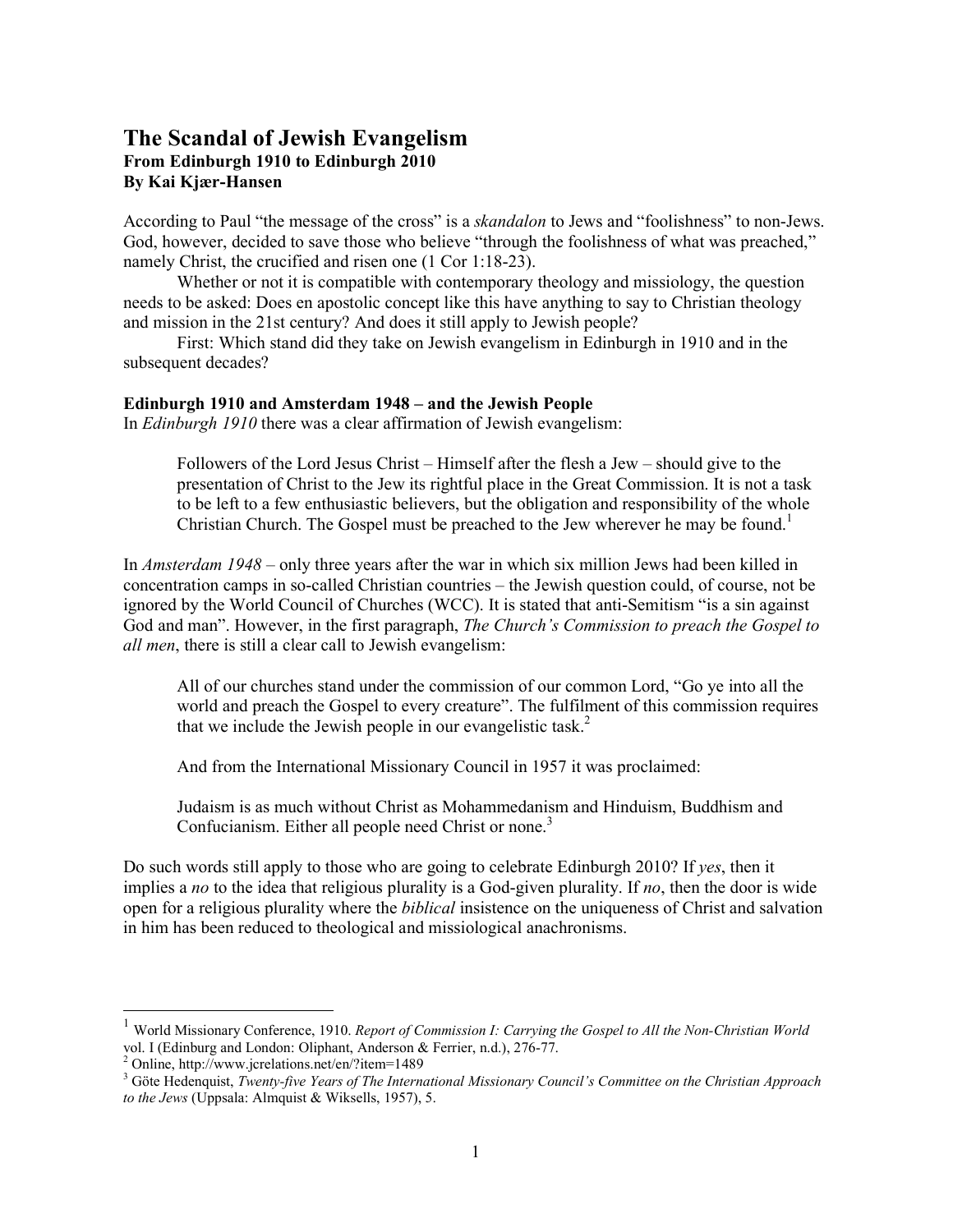This short article does not allow long explanations and references, $4$  so I will get down to the point right away. The call to Jewish evangelism has, not least within the last 50 years, become increasingly weak in the framework of ecumenical theology and missiology; in some cases there has even been a strong dissociation from it.<sup>5</sup> In the evangelical world there are still groups that advocate it. A case in point is the full-page ad which the World Evangelical Alliance (WEA) inserted in the New York Times on March 28, 2008.<sup>6</sup> In content there is a clear continuity between this and Edinburgh 1910. The question is: Will Edinburgh 2010 be able to produce a *comparable* statement with a clear affirmation of Jewish evangelism, which implies support for and solidarity with the Jesus-believing Jews of our time? As will be shown, the Messianic Jews have practically been made losers in the Jewish-Christian dialogue.

The ad is reprinted here *in toto.* 

# **The Gospel and the Jewish People - An Evangelical Statement [2008]**

As evangelical Christians, we want to express our genuine friendship and love for the Jewish people. We sadly acknowledge that church history has been marred with anti-Semitic words and deeds; and that at times when the Jewish people were in great peril, the church did far less than it should have.

- We pledge our commitment to be loving friends and to stand against such injustice in our generation. At the same time, we want to be transparent in affirming that we believe the most loving and Scriptural expression of our friendship toward Jewish people, and to anyone we call friend, is to forthrightly share the love of God in the person of Jesus Christ.
- We believe that it is only through Jesus that all people can receive eternal life. If Jesus is not the Messiah of the Jewish people, He cannot be the Savior of the World (Acts 4:12).
- We recognize that it is good and right for those with specialized knowledge, history and skills to use these gifts to introduce individuals to the Messiah, and that includes those ministries specifically directed to the Jewish people (1 Corinthians 9:20-22).
- We deplore the use of deception or coercion in evangelism; however, we reject the notion that it is deceptive for followers of Jesus Christ who were born Jewish to continue to identify as Jews (Romans 11:1).

We want to make it clear that, as evangelical Christians, we do not wish to offend our Jewish friends by the above statements; but we are compelled by our faith and commitment to the Scriptures to stand by these principles. It is out of our profound respect for Jewish people that we seek to share the good news of Jesus Christ with them, and encourage others to do the same, for we believe that salvation is only found in Jesus, the Messiah of Israel and Savior of the World.

<sup>4</sup> I argued the main points in the present article in Tuvya Zaretsky (ed.), *Jewish Evangelism: A Call to the Church*, Lausanne Occasional Paper (LOP) no. 60 (Lausanne Committee for World Evangelization, 2005). Online,

http://www.lausanne.org/documents/2004forum/LOP60\_IG31.pdf<br>
<sup>5</sup> See e.g. *Mishkan* 36 (2002), whose theme is "The Church and Israel – Dialogue and Witness".

<sup>&</sup>lt;sup>6</sup> Online, http://www.worldevangelicals.org/news/article.htm?id=1732 – In August 2008 an international task force of the Theological Commission of the WEA drew up the document "The Berlin Declaration on the Uniqueness of Christ and Jewish Evangelism in Europe Today". The main headings are: 1. Love is not Silent: the Need for Repentance; 2. Beyond Genocide: the Problem of Sin; 3.The Solution for Sin: the uniqueness of Christ; 4. The Call to Action: Jewish Evangelism; The Next Step. Online, http://www.worldevangelicals.org/commissions/tc/berlin.htm - Excerpts of papers in *Mishkan* 56 (2008). Expected publication of all papers in 2010 by Paternoster Press, UK.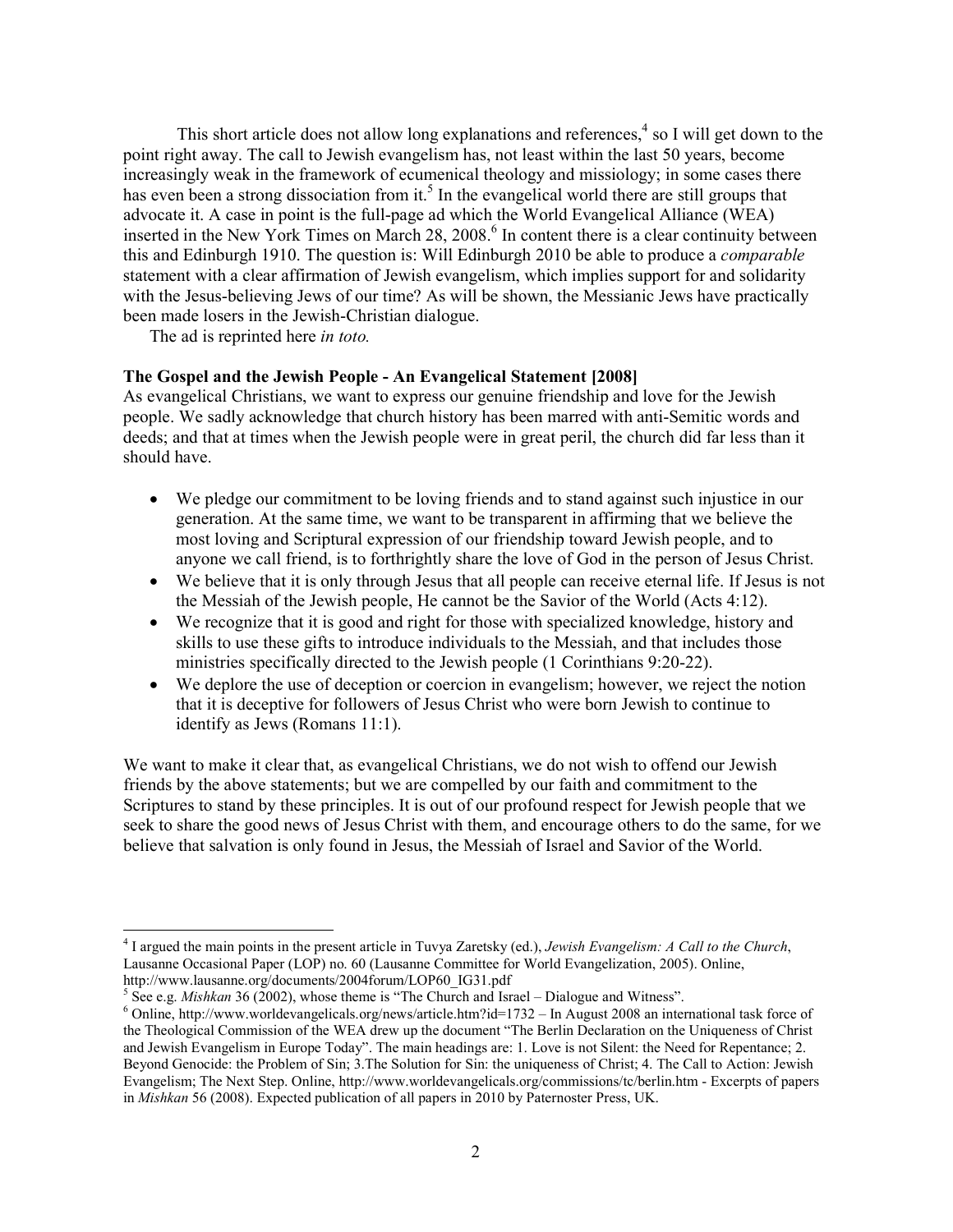#### **Reactions to the WEA Advertisement**

The statement speaks of love for the Jewish people, and it dissociates itself from anti-Semitism. In this way the statement does not differ from the many hundred similar statements or documents that have been issued since World War II.<sup>7</sup> But it is nonetheless maintained that Jews need the gospel for salvation. This salvation is determined as eternal life. And with a reference to the well-known words in Acts 4:12, it is stressed that only Jesus can grant this salvation: "Salvation is found in no one else, for there is no other name under heaven given to men by which we must be saved" – words said *about* the Jew Jesus, words said *by* Jesus-believing Jews, and words directed *to* the Jewish leaders in Jerusalem shortly after Jesus' death. The statement, moreover, validates the existence of a purposive mission to Jewish people while it distances itself from the use of deception and coercion. It is also asserted that it is not dishonest for Jesus-believing Jews to continue to see themselves as Jews.

 In the current dialogue between Jews and Christians the principal perception is the opposite. Because of the church's history with the Jewish people – often characterized by hatred, coercion, persecution and a theologically motivated contempt resulting in anti-Judaism and anti-Semitism – the church has reconsidered its attitude, something which has often resulted in a rejection of Jewish evangelism, which the church has regarded as not only irrelevant but also unethical and theologically unnecessary. There should no longer be an active and organized proclamation of the gospel of Jesus to Jews. And, it is often concluded, Jews who come to faith in Jesus should no longer insist on seeing themselves as Jews.

Jewish reactions to the WEA advertisement came promptly.<sup>8</sup> Here is just one example. Abraham H. Foxman, National Director of the Anti-Defamation League, pronounced:

The World Evangelical Alliance Statement defending the targeting of Jews for conversion is offensive and insulting to the Jewish people and brazenly dismisses Jewish self-definition. Instead of validating God's irrevocable covenant with the Jewish people, and ongoing Jewish covenantal life, themes also found in their Scripture, this group of religious leaders does the opposite.

 It is especially odious to defend the duplicitous proselytizing of Jews by groups such as Jews for Jesus and so-called "Messianic Jews." While they claim to deplore the use of deception and coercion, they "reject the notion that it is deceptive for followers of Jesus Christ who were born Jewish to continue to identify as Jews," thus turning the meaning of deception on its head.<sup>9</sup>

This rejection from Jewish quarters is similar, also in the language used, to the reaction to *The Willowbank Declaration on the Christian Gospel and the Jewish People* (1989), which with more theological arguments put forward the same viewpoints as the WEA  $ad<sup>10</sup>$  Rabbi A. Rudin, then National Director of Inter-Religious Affairs for the American Jewish Committee, called the Declaration a "blueprint for spiritual genocide that is shot through with the ancient Christian 'teaching of contempt' for Jews and Judaism." Rabbi Alexander Schindler, then President of the Union of American Hebrew Congregations, describes the Declaration as "retrograde and primitive".

<sup>&</sup>lt;sup>7</sup> For a huge collection of documents, see (1) Rolf Rendtorff and Hans Herman Henrix (eds.), Die Kirchen und das Judentum: Dokumente von 1945 bis 1985 (Padderborn/München: Bonifatius Verlag/Christian Kaiser, 1988. (2) Hans Herman Henrix and Wolfgang Krauss (eds.), Die Kirchen und das Judentum: Dokumente von 1986 bis 2000 (Paderborn: Gütersloher Verlagshaus/Christian Kaiser/Bonifatius Verlag, 2001).

<sup>8</sup> Cf. also Susan Perlman, "A Look at the Response to The Gospel and the Jewish People – An Evangelical Statement, *LCJE Bulletin* 93 (2008): 4-6.<br><sup>9</sup> Online, http://pjmiller.wordpress.com/2008/04/01/evangelical-leaders-jews-need-jesus-christ-brings-rebuke-from-adl/

<sup>&</sup>lt;sup>10</sup> Online, http://www.worldevangelicals.org/commissions/tc/willowbankdeclaration.htm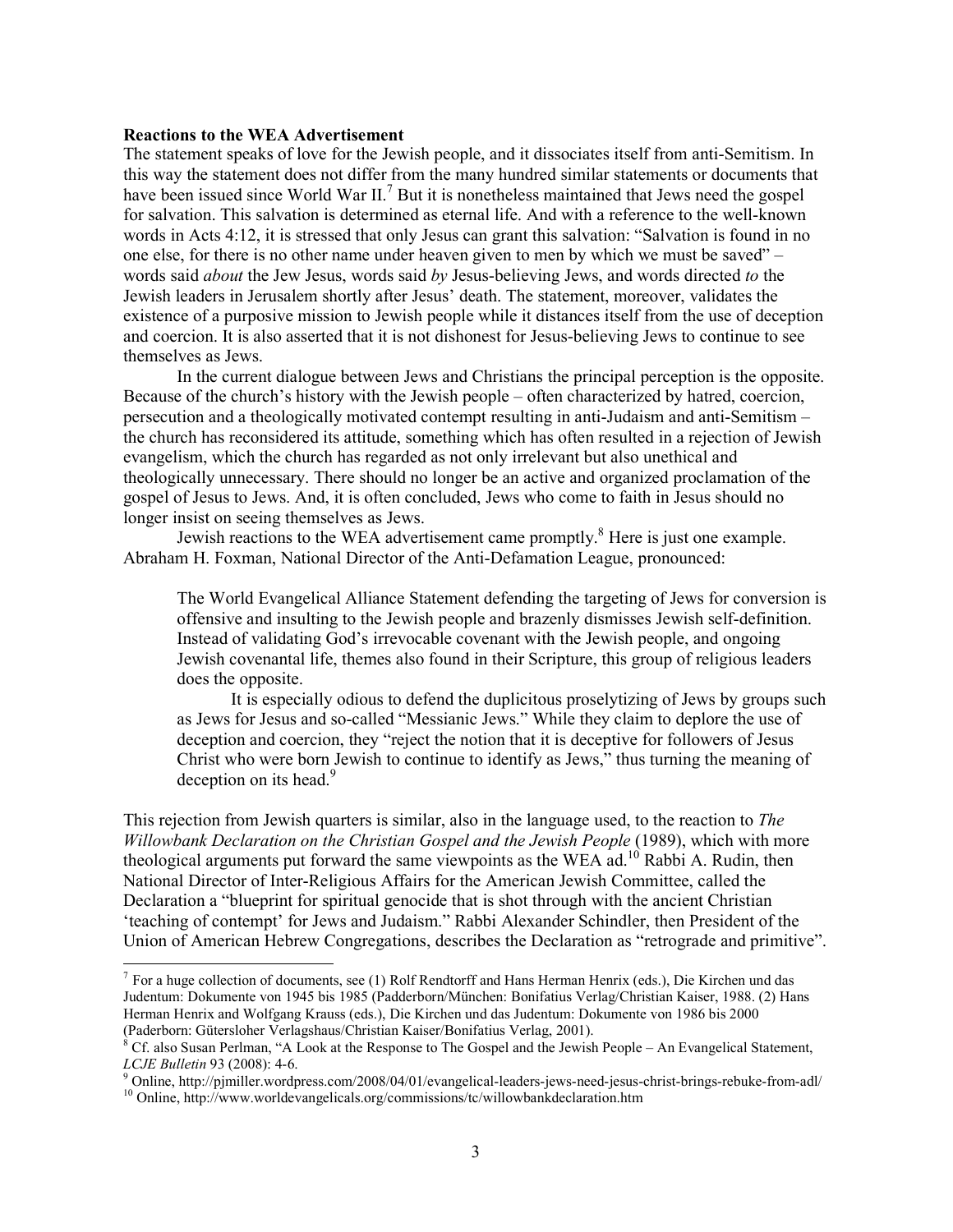Schindler is quoted as labelling the Declaration "a desperate attempt to stop the clock of progress in inter-religious relations." Rudin calls the Declaration "the worst kind of Christian imperialism."<sup>11</sup>

#### **God's Covenant with Israel and Supersessionism**

One of the central pivotal points for the theological conversation between Jews and Christians for more than half a century has been the concept of "covenant". The classical Christians position has been that God in Christ has annulled his covenant with his people Israel and that the church has *replaced* Israel. Although many have rejected this notion, it has not resulted in agreement concerning the question of Jewish evangelism. The fact that God still honours his covenant with the Jewish people has made many people reject the idea of Jewish evangelism. However, people who are involved in Jewish evangelism maintain that even if Israel continues to be the chosen people, it does not mean that they do not need the gospel about Jesus.

 Modern covenant thinking within the framework of the Jewish-Christian dialogue is often some brand of two-covenant theology in which Jews via Sinai – but without Jesus – and non-Jews via Calvary – but with Jesus – reach the same God, Israel's God. In such a context it is not appropriate to say that Jews need Jesus for salvation. If this happens, nonetheless, it is because one's Christian theology is permeated with *supersessionism*, a word which is filled with contempt and in dialogue circles sometimes seems to be a synonym for anti-Semitism.

 Theologically it is used against those who believe that Christianity replaces and supersedes Judaism. The most extreme form of supersessionism is found in second-century Marcion. He did not believe that Israel's God was identical with Jesus' father. The God of the Old Testament was the God of vengeance and wrath, whereas the New Testament portrayed a loving God. Although the church as such, and rightly so, dissociated itself from Marcion and proclaimed him a heretic, Marcionism seems to be hale and hearty in Christian circles today, but it is based on a poor reading of the Old as well as the New Testament.

 But even if a Christian today distances himself from Marcion and a "Christian" neo-Marcionism, it does not mean that he becomes kosher in the Jewish-Christian dialogue or among Jewish theologians. For if you insist that with Christ came "something more", "something which was not there before" but which has been "fulfilled" in Jesus, something with an existential and crucial significance also for Jewish people today, you will nonetheless be denounced as a supersessionist, which Jewish Orthodox scholar Professor Jon D. Levenson, among others, has made abundantly clear: "This claim of a fuller revelation is the foundation of what has come to be known as Christian 'supersessionism,' the theology that sees the putative new revelation as transcending and surpassing the old, rendering it obsolete."<sup>12</sup>

For David Novak, professor of Jewish studies at the University of Toronto and one of the authors of the document *Dabru Emet* (see below), the renunciation of supersessionism is "the necessary precondition both for a more positive Christian theology of Judaism and a more positive Jewish theology of Christianity."13 Even though Novak concedes that both Judaism and Christianity are still open for "proselytes" – that Jews can convert to Christianity and Christians to Judaism – the argument for changing religions has been challenged through the new awareness that both parties have come to. As he says: "Nevertheless, the renunciation of supersessionism by Christians

<sup>11</sup> Concerning references, see Kai Kjær-Hansen, "The Problem of the Two-Covenant Theology", *Mishkan* 21 (1994): 56-57.

<sup>&</sup>lt;sup>12</sup> See Jon D. Levenson: "Did God Forgive Adam? An Exercise in Comparative Midrash", in Carl E. Braten and Robert W. Jenson (eds.), *Jews and Christians. Peoples of God.* (Grand Rapids, Michigan/Cambridge, UK: William B. Eerdmans Publishing Company, 2003), 152.

<sup>&</sup>lt;sup>13</sup> David Novak, "From Supersessionism to Parallelism in Jewish-Christian Dialogue", in Braten and Jenson (eds.) 2003, 97.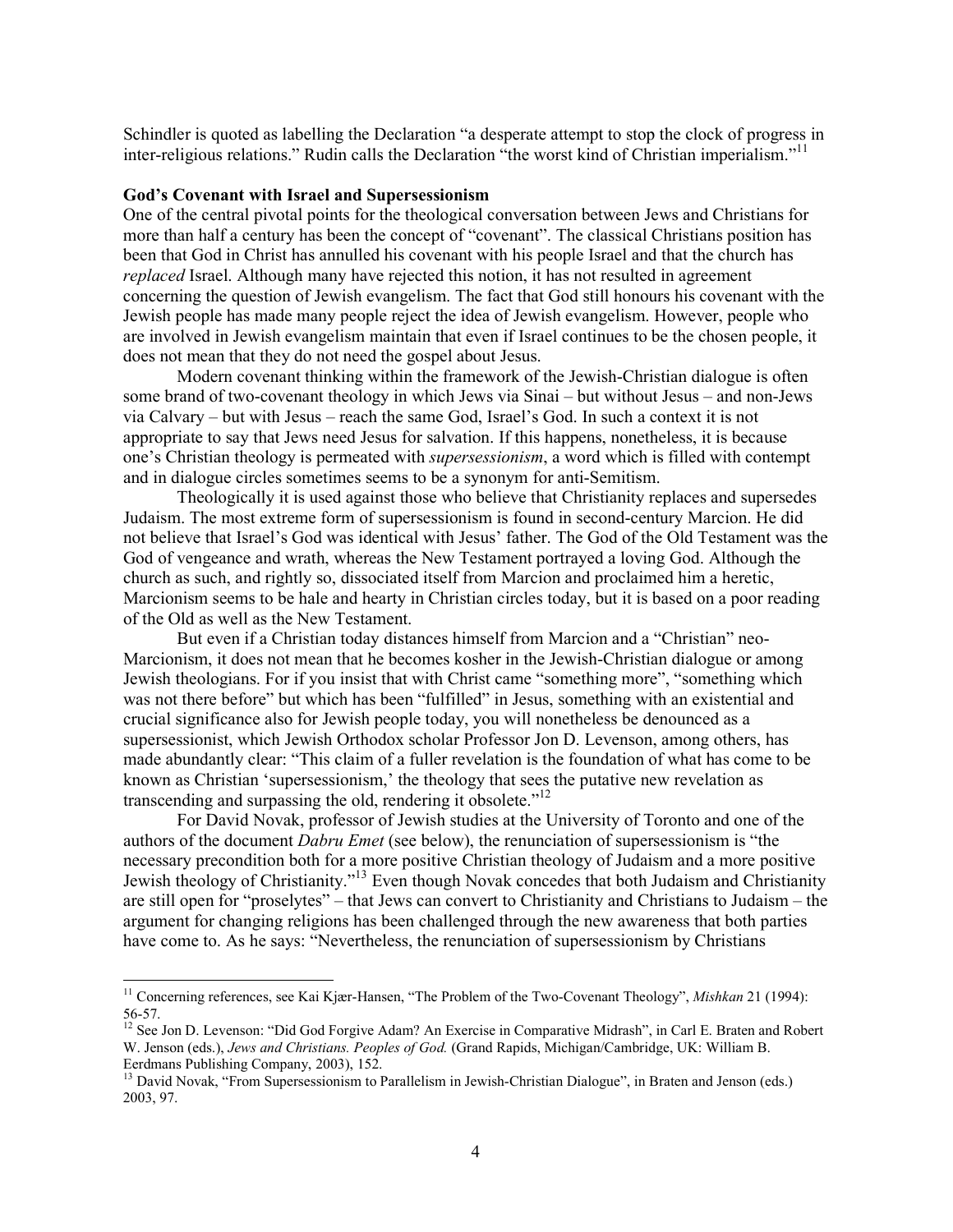suggests that Christians have no more arguments for our conversion than we have arguments for their conversion. That opens the grounds for God to make the truly final demonstration of an end that will include us all, making our presently parallel lines converge in eternity."<sup>14</sup>

It should be added that an understanding like this turns Jesus-believing Jews into losers.

### **Christianity is not for Jews but for non-Jews**

In 2000 five professors of Jewish studies published the document *Dabru Emet* (Speak [the] Truth), with a reference to the words of Zechariah 8:16. By way of introduction it is said that "there has been a dramatic and unprecedented shift in Jewish and Christian relations." An increasing number of Church bodies "acknowledge God's enduring covenant with the Jewish people and celebrate the contribution of Judaism to world civilization and to Christian faith itself." Since Christians have changed their view of Judaism in a positive direction, the time has come for Jews to come to terms with the misunderstanding that Christianity should be an erroneous religion for non-Jews.<sup>15</sup> *Dabru Emet's* first point, of a total of eight, has the heading: "Jews and Christians worship the same God". Here it is said:

While Christian worship is not a viable religious choice for Jews, as Jewish theologians we rejoice that, through Christianity, hundreds of millions of people have entered into relationship with the God of Israel.

It is easy to ignore the sentence "Christian worship is not a viable religious choice for Jews" in sheer joy at the words that Jewish theologians rejoice that "hundreds of millions of people have entered into relationship with the God of Israel."

What is implied by this sentence?

 Up to around 1300 it was a dominant Jewish viewpoint that Christianity with its doctrines of the Trinity and Jesus' divinity, etc., constituted idolatry for non-Jews. This viewpoint was revised so that Christian worship was no longer seen as idolatry for non-Jews.<sup>16</sup> At the same time it was said that *for Jews* faith in Jesus was idolatry, and it is this understanding which seems to be underlying the somewhat polished sentence in *Dabru Emet.* 

Aryeh Kaplan, a Jewish anti-missionary, has a very clear answer to the question "What can a Jew lose by embracing Christianity?" The answer is: "Everything." What is meant by "everything"? Kaplan answers in the following way: A Jesus-believing Jew

- is "no longer a Jew"
- has committed "religious treason": "Along with murder and incest, it is one of the three cardinal sins which may not be violated even under pain of death"
- is "eternally cast away from before G-d".

Kaplan concludes from this: "A Jew must give his life rather than embrace Christianity."<sup>17</sup> It is noteworthy that in their efforts to win Jesus-believing Jews back to Judaism, Kaplan and other Jewish anti-missionaries argue against the generally accepted Jewish principle, namely that the

<sup>&</sup>lt;sup>14</sup> Ibid., 113.

<sup>15</sup> Written by Tikva Frymer-Kensky, David Novak, Peter Ochs, David Fox Sandmel and Michael A. Signer. Online, http://www.jcrelations.net

<sup>16</sup> See Jacob Katz, Exclusiveness and Tolerance. Studies in Jewish-Gentile Relations in Medieval and Modern Times. (New York: Schocken Books, 1962), 114-28.

<sup>17</sup> Aryeh Kaplan, The Real Messiah? A Jewish Response to Missionaries (New York: The National Conference of Synagogue Youth/Union of Orthodox Jewish Congregations of America, 1985), 21.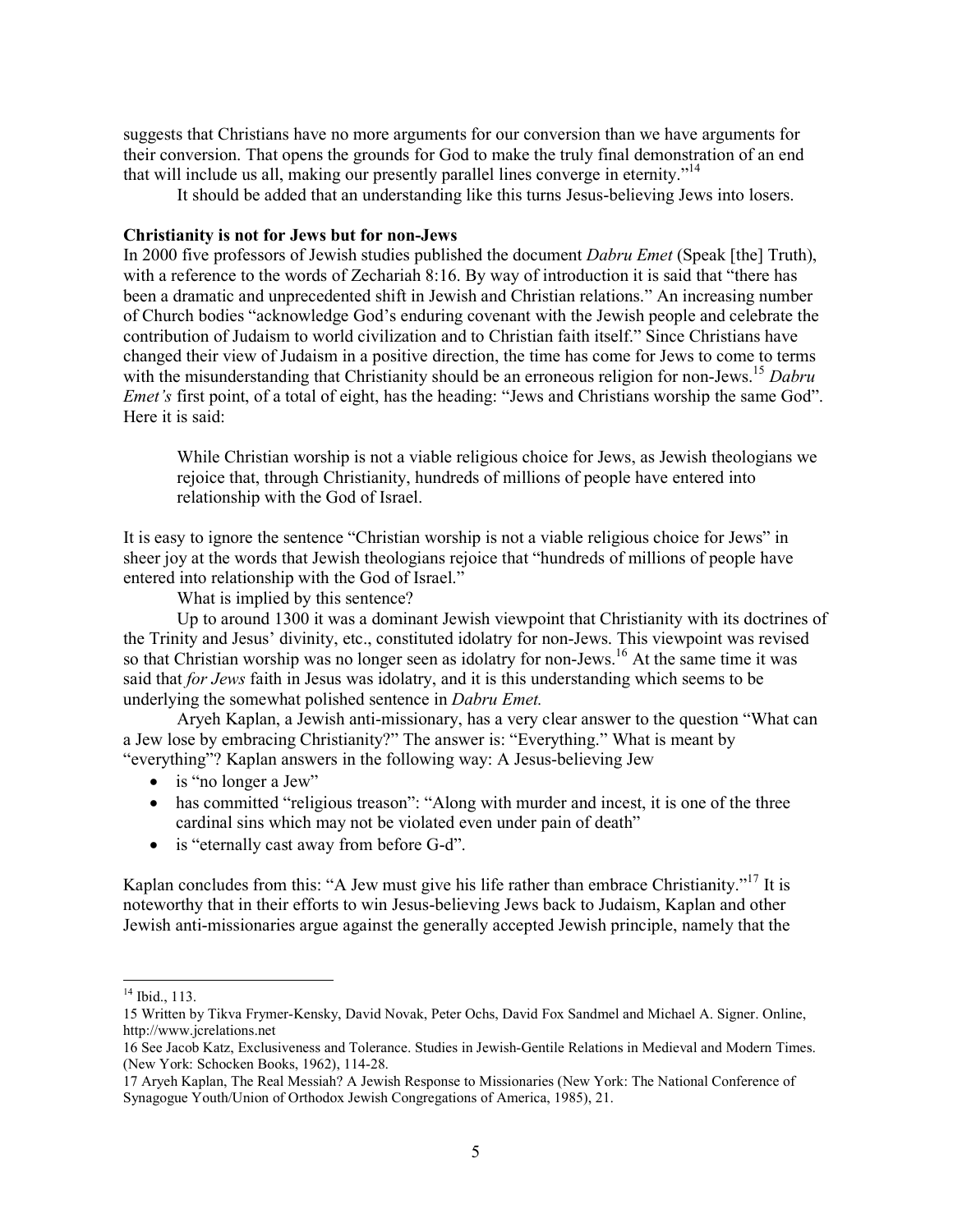person who is born as a Jew cannot become a non-Jew, irrespective of what that person thinks or believes<sup>18</sup>

Orthodox Jewish theologians use a different tone than Jewish anti-missionaries, but the subject matter is the same. The book *Jews and "Jewish Christianity"* is a case in point*.* The book is a modern refutation of Christianity but is purged of the anti-missionaries' stereotype accusations that, for example, it is deceptive of Jews who believe in Jesus to propagate their faith, or that a person who comes to faith in Jesus becomes a non-Jew. It appeals to Jews who have come in contact with messianic Jews and who feel attracted to their faith. But the authors are not in doubt that, in *Dabru Emet's* words, "Christian worship is not a viable religious choice for Jews".

The concluding words in the book are:

Furthermore, every form of "Jewish Christianity" in existence today teaches Jesus as God and not only as the Messiah. Any Jew who embraces this belief commits idolatry. While he does not thereby cease to be a Jew, since a Jew always remains a Jew, he commits one of the gravest sins of which a Jew is capable. It is imperative that Jews know this.<sup>19</sup>

*Dabru Emet* and the current Jewish-Christian dialogue thus challenge the Christian church to rediscover its Jewish roots, which is positive and should be welcomed. On the other hand, Christians are called on to dissociate themselves from Jews who have come to faith in Jesus, something Christians most certainly cannot do. How should one be able to dissociate oneself from messianic Jews who like oneself confess faith in the crucified and risen Lord – and agree with those Jews who regard them as idolaters?

 Then it is preferable to live with the *accusation* of supersessionism and vigorously *fight* anti-Semitism and religious triumphalism and in *loyalty* to the Lord of the church continue to point to the triumph of the gospel as it is found in the crucified and risen Jesus, and accept that both Judaism and Christianity make truth claims. The Jewish professor Jon D. Levenson has pointed this out in his severe criticism of *Dabru Emet.* He says, among other things: "For classical Judaism, there is no covenant between God and the Church."20 And he continues:

*Dabru Emet* is not wrong to draw attention to common scriptures and "similar lessons." The problem is that it reduces what is not common to mere differences of opinion – as if the two traditions make no truth claims. This easygoing relativism profoundly impedes any sophisticated understanding of the two millennia of Jewish-Christian dialogue and dispute over the meaning of the Scripture. A more accurate statement would note that it is precisely the points of commonality that make disputation over the differences inevitable – at least within communities committed to the idea of religious truth and not simply to the theological equivalent of "I'm OK, you're OK."<sup>21</sup>

# **Theological and missiological absurdities**

It is beyond all doubt that Jesus is portrayed as the Messiah and the Son of God for Jews in the New Testament. Whether or not he was it, and is it, is a question that can only be answered in the realm of faith.

<sup>18</sup> Jacob Katz, 1962, 67-81.

<sup>19</sup> David Berger and Michael Wyschogrod, *Jews and "Jewish Christianity"* (USA: Ktav Publishing House, Inc. 1978), 66. – Both authors have for many years been influential Jewish theologians in North America.

<sup>&</sup>lt;sup>20</sup> Jon D. Levenson, "How Not to Conduct Jewish-Christian Dialogue", *Commentary*, December 2001, 34.<br><sup>21</sup> Ibid., 35.

<sup>6</sup>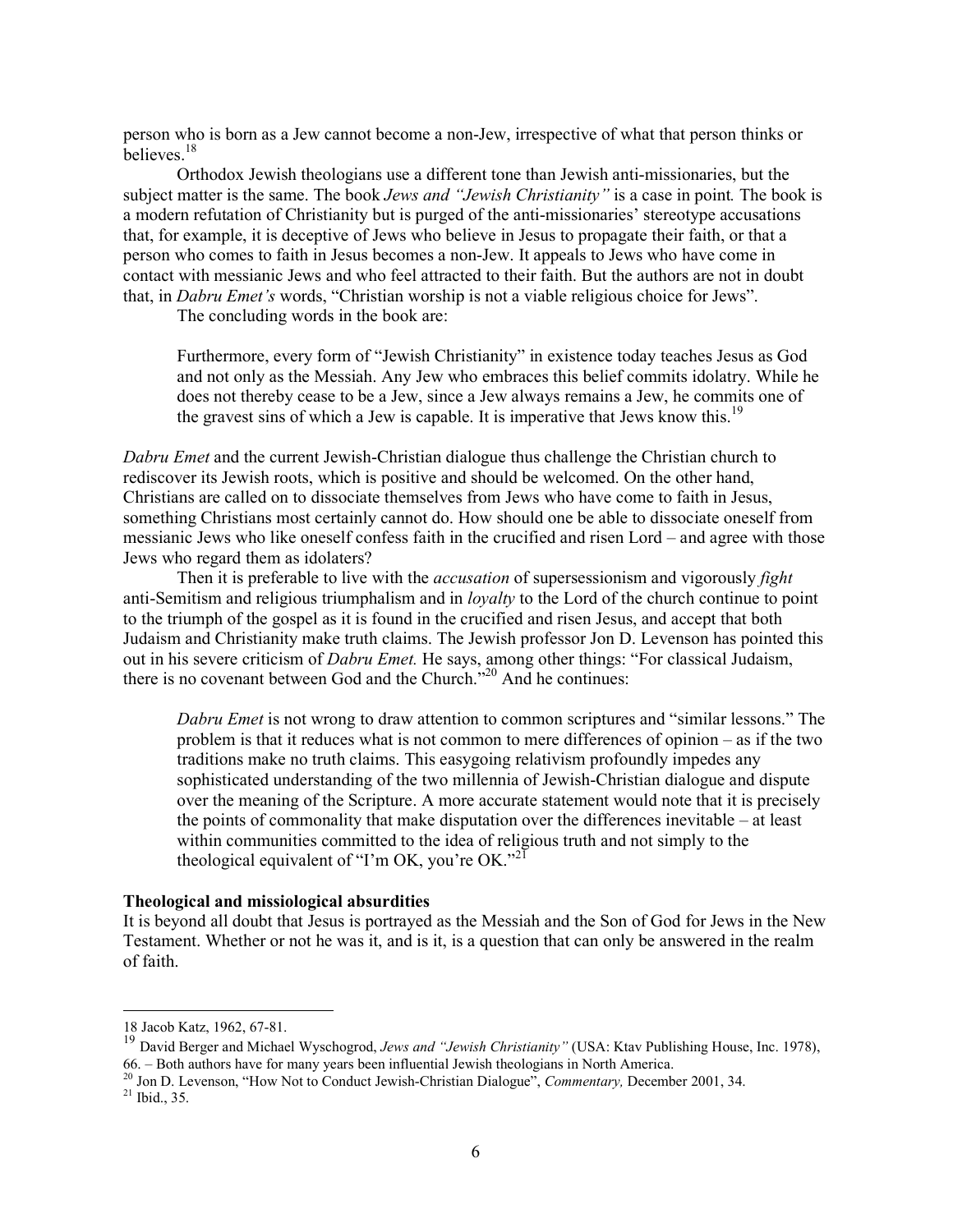The claim that Jesus was a false or failed Jewish Messiah – and thereby really an irrelevance for Jews – is not to me a theological absurdity. Anyone has the right to assert it. That is also a question to be answered in the realm of faith.

 But for me it is an absurdity to assert that this Jewish irrelevance, Jesus, who is without importance for Jews today, should nevertheless have decisive importance for us non-Jews! How is it possible to assert that the Jesus who met his own Jewish people with a demand to be heard and obeyed as they heard and obeyed  $God$  – indeed volunteered his own life for it – is without importance for the Jewish people, all the while it is said that his radical message is of decisive importance for all other people?

 Jesus can only have this importance for non-Jews if he has it for Jews. It is a biblical absurdity to claim that the Jesus who allegedly is not the Messiah for Jews should nevertheless be the Christ for non-Jews when practically everything this Jesus did was done for Jews and practically everything he proclaimed was proclaimed for Jews.

 Jesus is either nothing for all, or he is everything for all, for all that Jesus according to the New Testament means for non-Jews is *derived* from what he means for Jews.

 And it is a missiological absurdity to give one's consent to the idea that belief in Jesus, whom non-Jews confess as Lord, should be idolatry for a Jew confessing the same belief.

Likewise it is an absurdity to reject "organized" mission Jewish people, as if truth claims can only be made in "unorganized" way; just imagine what would happen if such a principle was applied to world evangelization!

 If it is maintained that Jews need the gospel for salvation, it has significant missiological implications, and world mission has been rendered a service! For when the Jewish people, which historically speaking is closest to God, needs the gospel for salvation, then it follows that all other peoples also do. Ourselves included. And vice versa: If Christian mission to the Jewish people is rejected, the road is open to a rejection of Christian mission to other peoples.

 Already at the WCC's second assembly in Evanston, August 1954, significant contrasts were voiced concerning these questions. Swedish Göte Hedenqvist, then Director of the International Missionary Council's Committee on the Christian Approach to the Jews, cannot hide his disappointment in a report from the meeting.

The experience from Evanston has made it clear that there are still many men of the Church who believe that the difference between Jewish and Christian faith is so insignificant (after all, it is only Christ who is the subject of discord) that we should instead devote ourselves to more important mission work.<sup>22</sup>

To this can be added: Experience also shows that when mission to the people of Israel is disregarded, it often has a negative impact on Christian mission to other peoples. Now it is often said: the difference between Christian faith and other faiths is so insignificant – "after all, it is only Christ who is the subject of discord" – that we should refrain from evangelizing and instead focus on building a better world together.

People of different faiths should indeed go on building a better world together. Shared values concerning our lives as human beings charge us to do so. In such contexts it should be possible to work together without fear of being "missionized" by the other party. But this is a different, and important, matter and not the subject matter of this article.

<sup>22</sup> Göte Hedenquist, "Evanston og Israels Haab" ["Evanston and the Hope of Israel"], *Israelsmissionen* (Denmark) (1955): 56-57.